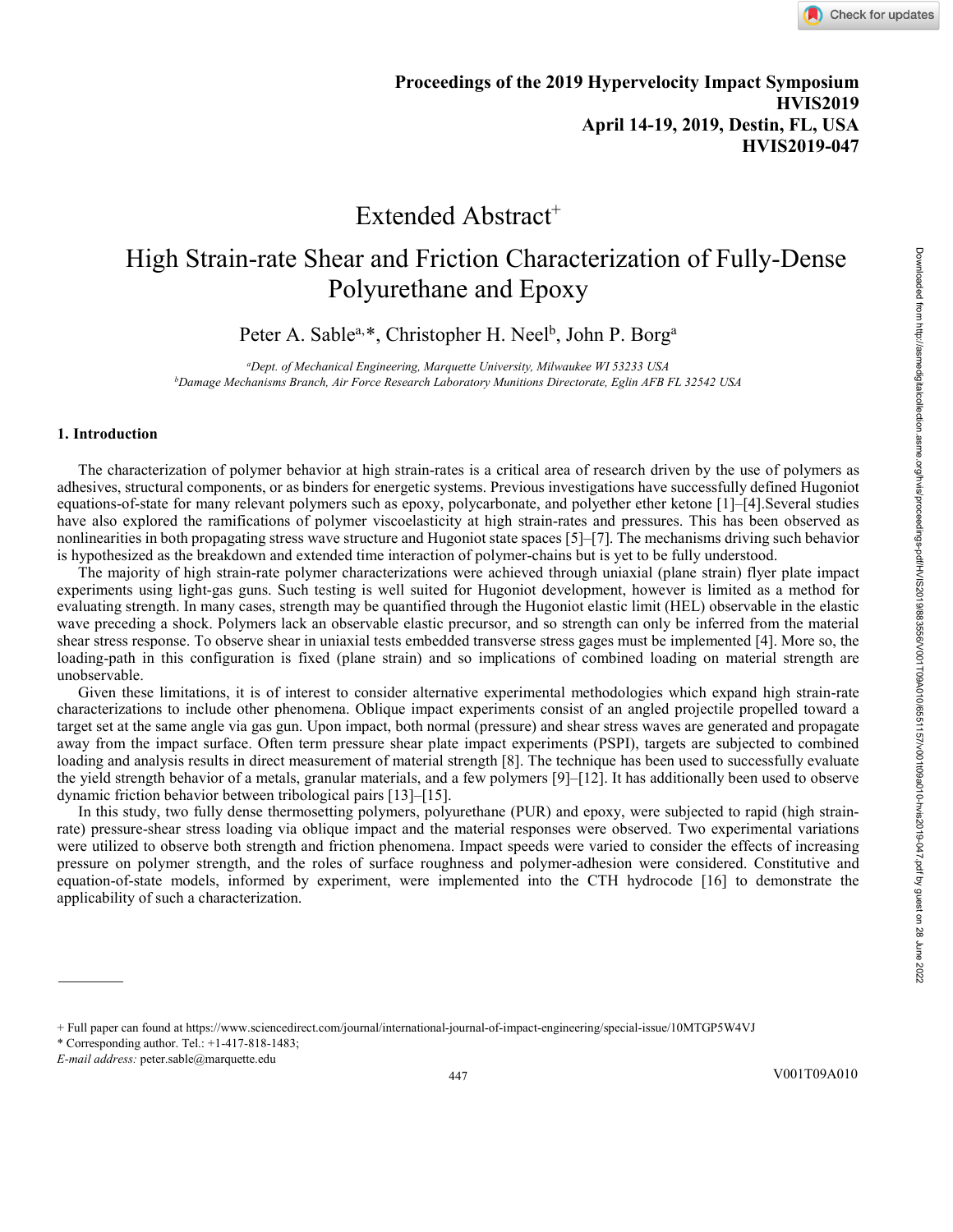### **2. Methodology**

#### *2.1. Polymer Description*

Polyurethane and epoxy were the chosen materials of interest. This was due to their prevalence in most polymer applications, ease of acquisition, and the availability other dynamic characterization data with which to compare. The polyurethane was 1512 two-part liquid plastic purchased from *Polytek*. Relevant mechanical properties include a mix viscosity of 400 cP, a shrinkage of about  $5 \times 10^{-3}$  in/in, a quasi-static yield strength of approximately 46 MPa, and a 20-minute pot life available for mixing and molding. Post-mold densities were on average 1.135 g/cc. The epoxy-of-interest was the F110 formulation from *Atom Adhesives* and was also two-part resin/hardener system. Specifications include a mix viscosity of 310 cP, negligible shrinkage, a yield strength of 36 MPa, and a 30-minute pot life. Density was nominally 1.155 g/cc. Each had degradation temperatures around 100 deg-C. The presence of air bubbles post-molding was a significant concern, and so samples were degassed during pot life with a vacuum less than or equal to 29 inHg. This was sufficient to remove most bubbles from the mixed polymer with the remainder being crushed by the return of ambient pressure, any remaining microbubbles were considered negligible.

Mechanical testing was done measure relevant properties and establish a baseline for polymer behavior. Sound speed measurements using *Olympus* ultrasound through transmission equipment resulted in nominal longitudinal and shear wave speeds of 2.30 and 0.99 mm/us respectively for polyurethane, with 2.64 and 1.24 mm/us for epoxy  $(\pm 0.04 \text{ mm/us})$ . Quasi-static/low strain-rate shear strength was measured conducting the ASTM-D143 standard test with an Instron machine. Results were consistent with manufacturer specifications and confirmed strain-rate dependence – a few megapascals increased strength for an order of magnitude increasing rate. Thin-film specimens exhibited very brittle behavior compared to larger counterparts. From this comparison, toughness was observed to be very dependent on specimen geometry. Uniaxial plane-strain impact experiments were conducted at the High-Pressure Particulate Physics (HP3) facility at Eglin AFB. Results demonstrate that the selected polyurethane and epoxy have similar Hugoniot behavior to others observed in literature [6][7].

### *2.2. Oblique Impact Experiments*

Experiments were conducted using a two slotted-bore light-gas guns, including a 2.5" bore 6 ft barrel gun at Eglin AFB and 2" bore 12 ft barrel gun at Marquette University. Two configurations of oblique impact were utilized referred to as constant-pressure pressure shear plate impact (CPPSPI) experiments and dynamic friction impact experiments respectively. Figure 1 presents a schematic of both tests and labels relevant components and their orientation before impact. In both cases, upon impact, a normal (pressure) and shear stress wave are produced and propagate into the target package and impactor respectively.



Fig. 1. Oblique impact experiment configurations (a) A CPPSPI experiment which consists of an angled projectile planarly impacting a target package set at an angle of obliquity. The target package consists of a front anvil, polymer sample, and rear anvil respectively. Note a key is shown which maintains projectile orientation down the slotted-barrel. (b) A dynamic friction impact experiment, wherein the same angled planar impact is facilitated, however the polymer of interest serves as the impactor.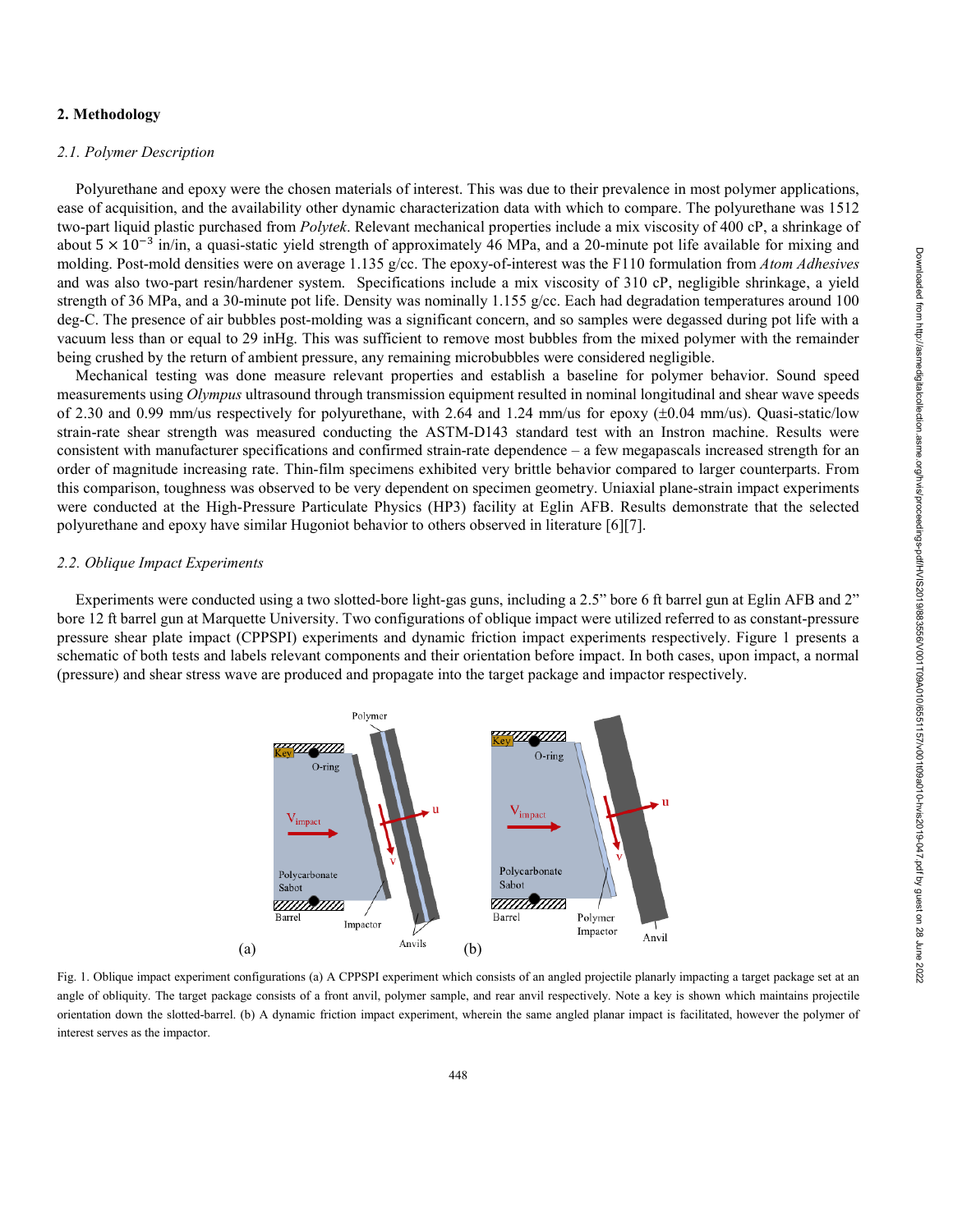For the CPPSPI experiment, the target package consisted of a front and rear anvil confining the polymer of interest. The front anvil thickness was set such that the normal stress wave arrives at the polymer sample and reverberates between anvils bringing the polymer to an equilibrium (constant) pressure state prior to the arrival of the slower moving shear wave. This ensures the effect of shear stress is temporally distinct from that of normal stress and is more readily distinguished within observed wave profiles. Samples were kept thin, nominally 0.5 millimeters, so reverberation did not take more than approximately a microsecond. After propagating through the polymer, waves continued through the rear anvil and their behavior was observed via free surface particle velocity traces measured through transverse photon Doppler velocimetry (PDV) [17][18]. Anvil materials and impact conditions were chosen such that the yield strength of all components, except the sample, was never exceeded. This was necessary to ensure only anvils could sustain shear loading and enables the use of one-dimensional elastic wave theory for analysis, wherein particle velocity is directly proportional to stress [19]. Impactors and anvils consisted of 7075-T6 aluminum with the polymer sample being either the PUR or epoxy of interest. The measurement of both normal and shear stress states resulted in the characterization of the polymer stress response to the imparted loading conditions. If no yielding occurs, the expected observable shear stress magnitude is known based on impact conditions and material properties. As such, any deficiency in shear stress is assumed to be representative of polymer yield – i.e. shear strength.

For dynamic friction experiments, the polymer of interest served as the angled projectile impacting a 7075-T6 aluminum anvil target, the yield strength of which was again not exceeded. Given its role as impactor, the polymer simultaneously experiences both normal (pressure) and shear stress unlike the CPPSPI configuration. Stress waves propagate elastically through the anvil and were observed using the same PDV methods. A coefficient of friction (COF) for the anvil/polymer interface was then quantified through the ratio of shear to normal stress [13][15]. Slip occurring at the interface was indicative of polymer yield, on the level of surface roughness asperities, and so shear stress in these experiments was also assumed to be representative of shear strength. Notably, loading in this configuration is pressure-*and*-shear as opposed to pressure-*then*-shear and the polymer is not confined so strength behaviors are not directly comparable to those obtained in CPPSPI testing [20].

#### **3. Results & Discussion**

Six CPPSPI and two dynamic friction experiments were conducted on fully dense polyurethane, while seven CPPSPI and one dynamic friction experiment were done for epoxy. Impact velocities were varied allowing for different pressures. Anvil surface roughness Ra (average roughness) was tracked using a *Pocket Surf ®* sapphire stylus profilometer. Roughness was allowed to vary between approximately 0.2 and 10  $\mu$ m, in an effort to identify possible ramifications. Notably, over said range roughness had no observable effect on bulk stress wave profiles -which was further corroborated by mesoscale simulations. Coefficient of friction values were successfully calculated from dynamic friction experiments, with values of 0.18 and 0.42 for PUR and epoxy respectively each with a 7075-T6 aluminum tribological partner.

Normal and shear stress values were measured for all experiments (both configurations). These shear strengths can then be plotted against pressure to evaluate any dependence, which has been seen at lower strain-rates [21]. Figure 2a shows these results plotted alongside literature data [11][15] and the Mulliken-Boyce viscoelastic model [22].



Fig. 2. (a) Shear strength as a function of pressure. The tested PUR and epoxy are shown alongside other literature data for different materials as well as the theoretical Mulliken-Boyce viscoelastic model. (b) CTH simulations, with data-based constitutive models, compared against experimentally observed PDV.